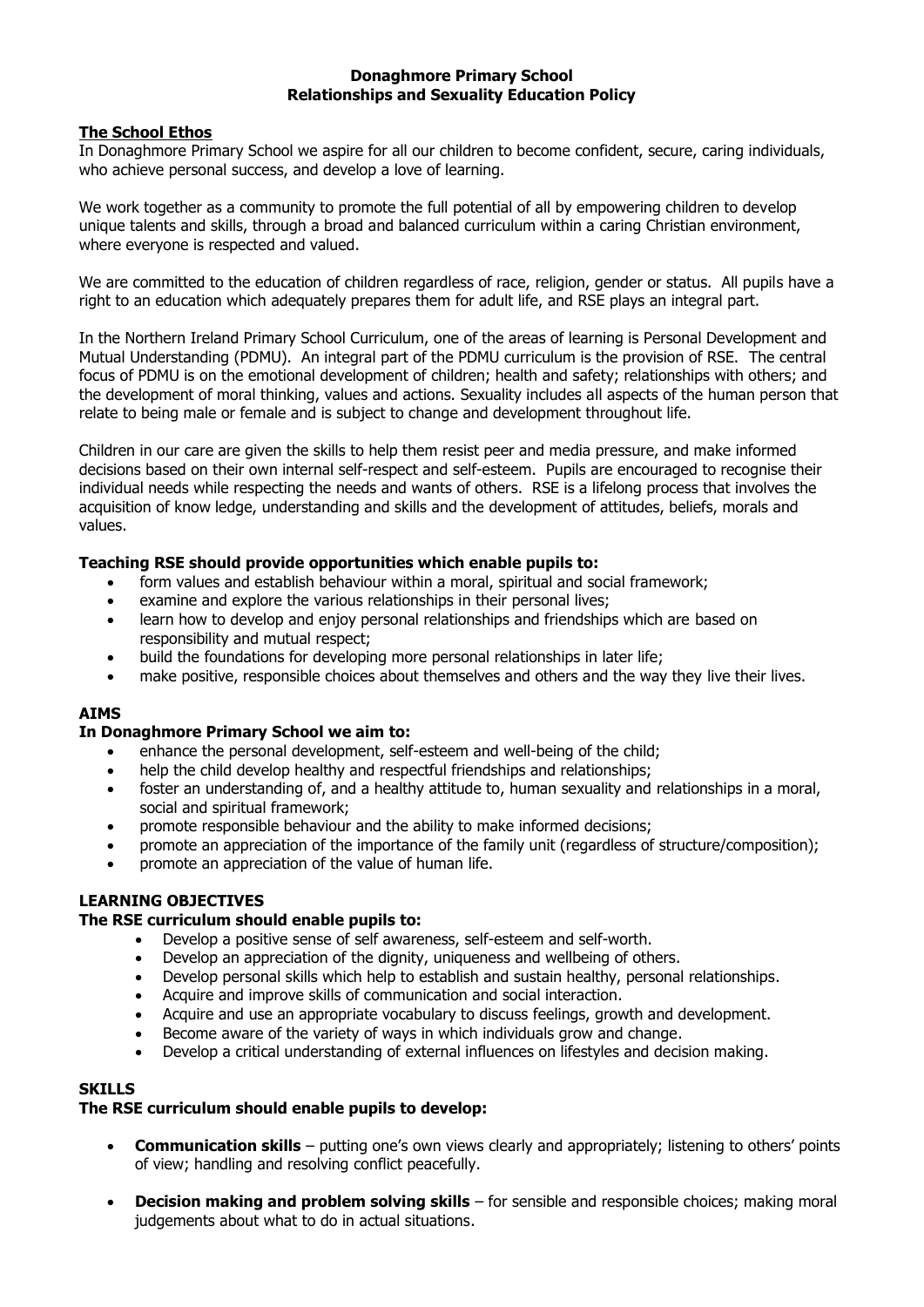- **Interpersonal skills** for managing relationships confidently and effectively; for developing as an effective group member or leader.
- **Practical skills** for everyday living; for supporting others; for future parenting.

# **MORALS AND VALUES**

RSE should enable pupils to clarify what they believe and why they believe it and develop a respect for and interest in the beliefs of others. Pupils need opportunities to explore values and attitudes and to consider how they affect them, and others.

Children should be taught RSE within a framework which models and encourages the following values:

- a respect for self:
- a respect for others;
- non-exploitation in relationships;
- commitment, trust and bonding within relationships;
- mutuality in relationships;
- honesty with self and others;
- a development of critical self-awareness for themselves and others;
- an exploration of the rights, duties and responsibilities involved in relationships;
- compassion, forgiveness, mercy and care when people do not conform to their way of life;
- self-discipline.

# **HOW WILL WE ACHIEVE OUR AIMS?**

Children will learn on a day-to-day basis from the example set by adults:

At home:

As first educators, parents lay the foundations for all acceptable patterns of behaviour, leading by example, and sharing with school the joint task of bringing the child through to the age of eleven with a balanced understanding of life and a healthy appreciation of the human relationships they will form in years to come.

- At school:
	- o The friendly, positive and safe learning environment created by staff.
	- o The messages given to children through religious celebrations, assemblies, discussions, workshops etc.
	- $\circ$  The encouragement given and the standards upheld in terms of sportsmanship, fair play, accepting decisions and taking both winning and losing in the same spirit.
	- o The respect held for and shown to all members of our community.
	- $\circ$  Planned curriculum areas such as PDMU. Topics covered include Personal safety, Healthy Eating, Keeping Fit, Rules, Friendship. Aspects of RSE are intrinsic in other areas of the curriculum including World Around Us, RE, PE and are dealt with in reaction to many everyday situations which arise.
	- o Partnerships between school and outside agencies e.g. NSPCC, PSNI, Internet Safety workshop providers

### **If a disclosure is made during any of the RSE sessions, the school's Child Protection procedures will be followed.**

# **SELECTION OF TEACHING RESOURCES**

The selection of teaching resources should be:

- consistent with the school's RSE policy and the aims and objectives of the RSE programme;
- appropriate to pupils' age, level of understanding and maturity;
- factually correct and respectful of its audience:
- likely to appeal to pupils in terms of appropriate language level, images, attitudes and values, maturity, contexts and situations, and the knowledge required;
- complementary to the existing programmes which the school offers;
- encouraging consideration of a range of issues, attitudes and beliefs pertinent to the topics covered;